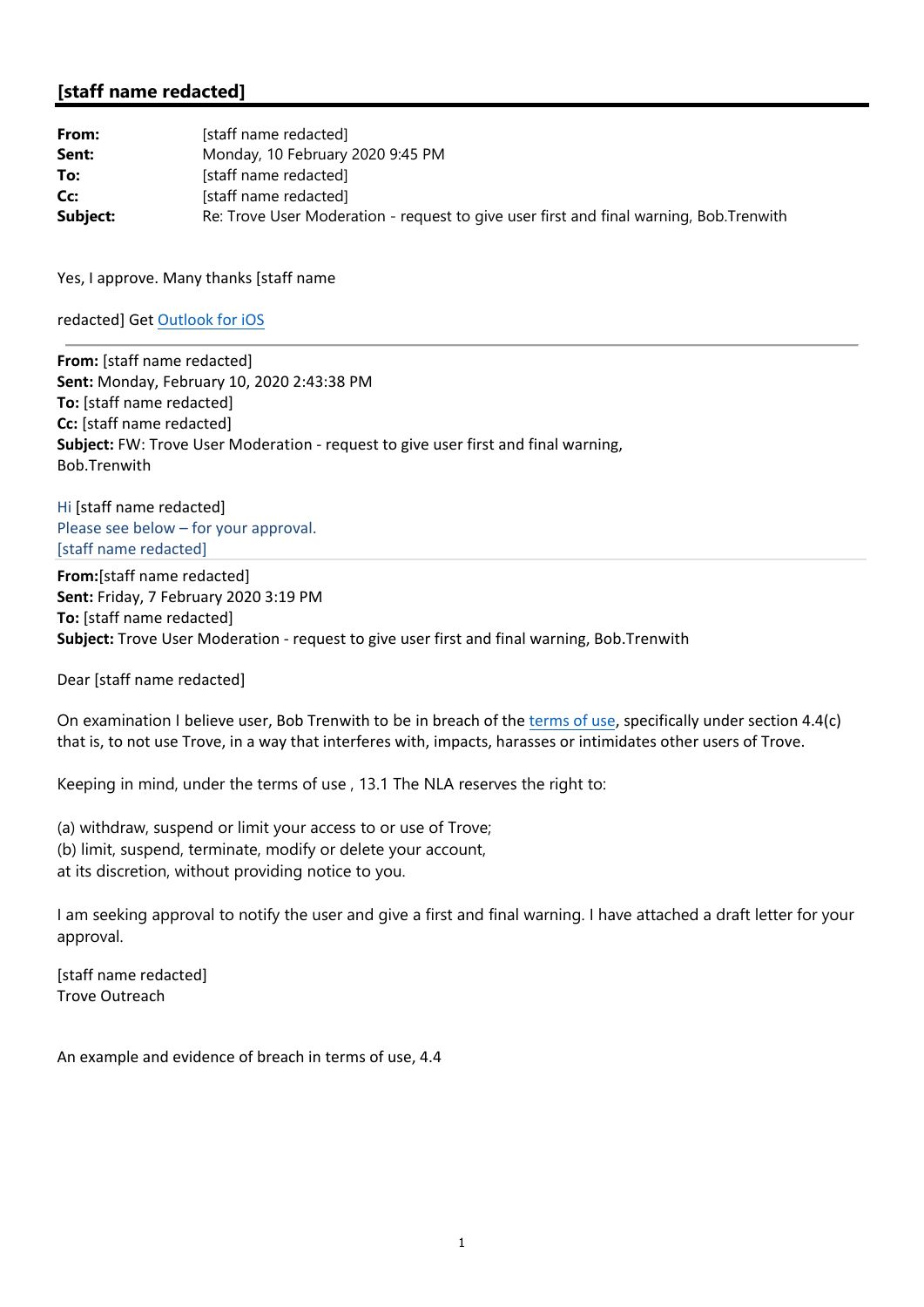## **Text corrections**

| Date modified                                                                                                                         | Old Lines                                       | New Lines                                     |
|---------------------------------------------------------------------------------------------------------------------------------------|-------------------------------------------------|-----------------------------------------------|
| 14 hours ago<br>StrangerintheHouse<br><b>Rolback this correction</b><br>(Will remove THIS correction.<br>AND every correction above)  | Young leacher the subject of schoolgirl fantasy |                                               |
| 14 hours ago<br><b>Bob Trenwith</b><br><b>Rolback this correction</b><br>(Will remove THIS correction.<br>AND every correction above) |                                                 | Young teacher the subject of schoolgirl fanta |
| 14 hours ago<br>StrangerintheHouse<br><b>Rolback this correction</b><br>(Will remove THIS correction.<br>AND every correction above)  | HAHA YOU'RE HILARIOUS GETALIFE                  | will be useless to expect a rapid reduction   |
| 14 hours ago<br><b>Bob Trenwith</b><br>Rolback this correction<br>(Will remove THIS correction.<br>AND every correction above)        | will be useless to expect a rapid reduction     | HAHA - YOU'RE HILARIOUS - GET A LIFE          |
| 14 hours ago<br>StrangerintheHouse<br><b>Rollback this correction</b><br>(Will remove THIS correction.<br>AND every correction above) | relations on the basis already outlined-it      | relations on the basis already outlined, it   |

## The Sydney Morning Harabt (NSW - 1842 - 1954). Tue 3, Jan 1939 - Page 10 - WAR DRAIN ON JAPAN.

The contact message:

Dear Mr Bob Trenwith,

As you are aware, we monitor accounts and Trove correction activity. As part of this moderation Trove Management observed corrections from your account that are in breach of the Terms of Use.

Recent article corrections consist of minor edits targeting articles edited by a specific user, without adding value to the transcription. The Terms of Use for the Trove service require under section 4.4(c) that you not use Trove, in a way that interferes with, impacts, harasses or intimidates other users of Trove.

We have left intact for your review the article, War Drain on Japan published in the Sydney Morning Herald 3<sup>rd</sup> of January 1939. This article in its history includes following lines of text amended under the account Bob.Trenwith: "HAHA ‐ YOU'RE HILARIOUS – GET A LIFE" and "Young teacher the subject of schoolgirl fantasy". This does not relate to the text or content of the article.

This is a courtesy notice, and a first and final warning, if Trove receives a report or observes activities attributed to your account that contravene the Trove Terms of Use, your user account will be terminated, and all content that you contributed will be removed from Trove; and the associated email address de‐ activated in Trove, as per the Terms of Use, 13.1.